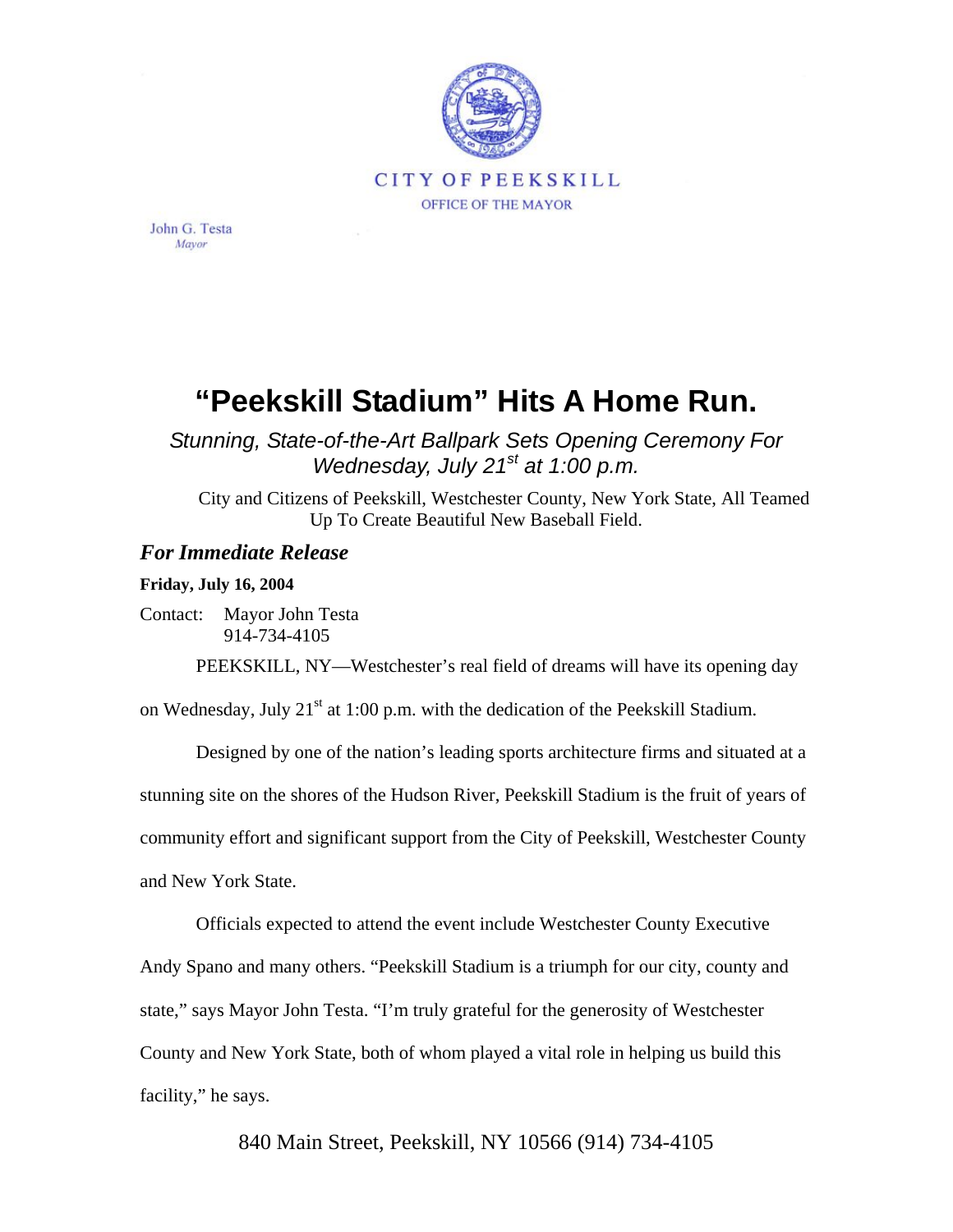Recreational facilities are an essential resource for any community, and, when it comes to baseball, Peekskill now has one of the best, Testa says. "County Executive Spano's Legacy program has certainly created a great legacy for our city."

"Citizens, city employees, county officials and officeholders alike, we can all be proud of what we've created here," Testa says. "Peekskill Stadium is a crucial part of our city's revitalization program. It will provide wonderful recreational opportunities for youth and adults alike, show the world what a great place Peekskill is to live and play."

County Legislator George Oros played an important role in bringing the project to fruition, says Mayor Testa. Oros, who represents Cortlandt, Peekskill and Yorktown on the Westchester County Board of Legislators, is pleased with what the City and County have managed to accomplish together. "I'm happy to have played a small part in bringing this about," he says. "It's wonderful the way Peekskill, the County Parks Department, the County Executive's Office, and the Board worked together to make this happen."

County Executive Andy Spano said that the ballpark was part of his Legacy program in which the county pledged to set aside funds to help local communities create more recreational areas for residents. In December 2003, the county approved spending \$850,000 on the Louisa Street ball field.

"This is truly a field of dreams,'' said Spano. "Back in 2002 when I first announced the Legacy program, this is just what I envisioned: a place where people young and old could play ball, relax and enjoy themselves. The fact that it is right on the Hudson River only makes it a more attractive asset to Peekskill and to Westchester County.''

2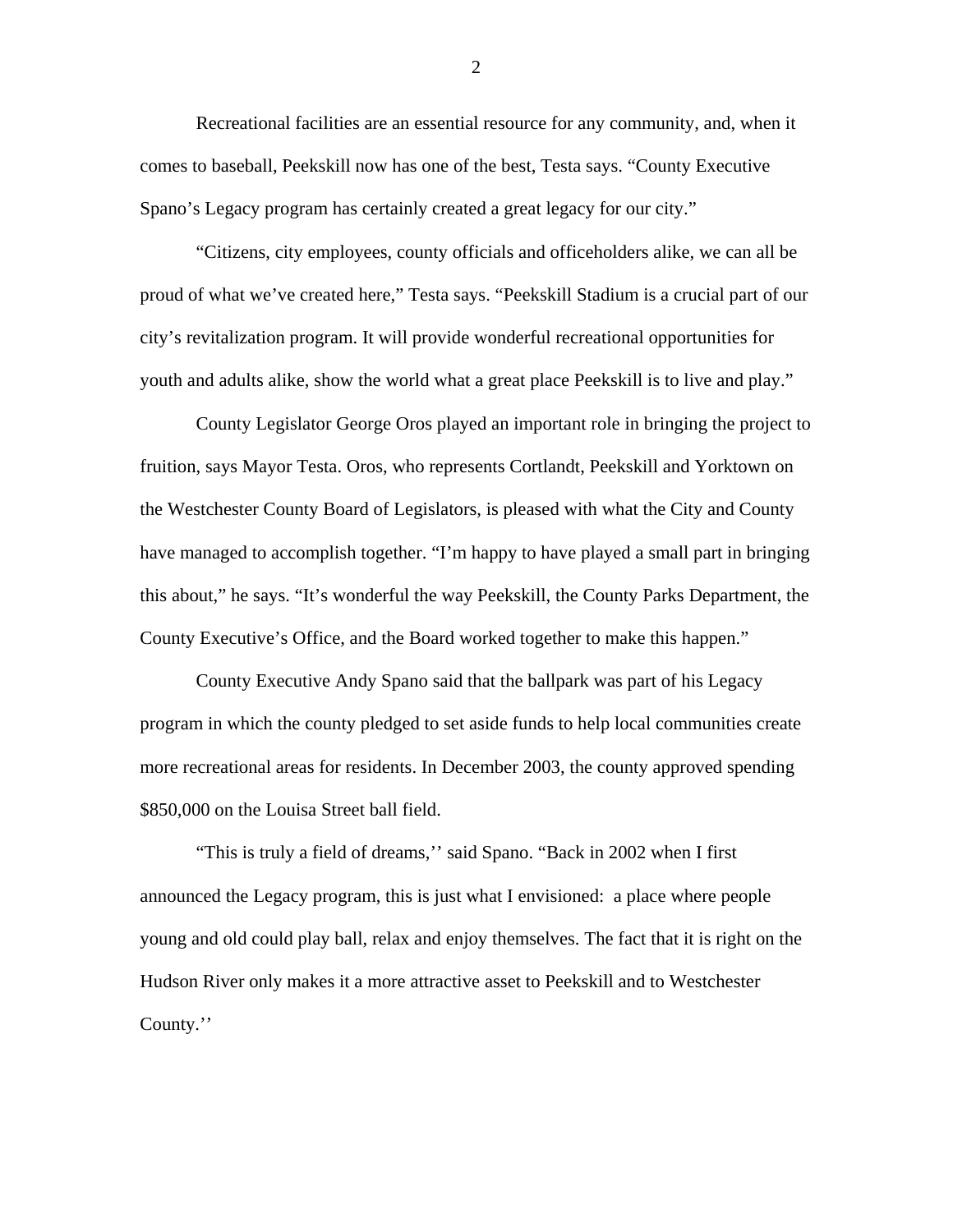Community activists who called for the Stadium's creation are thrilled to see their dreams come true. "I always said there would be a field, and now there is, on one of the prettiest spots along the Hudson River," says Don Foster, one of the leading supporters of the Stadium concept. Peekskill and Westchester County's citizens should be proud of themselves, Foster says.

"This is a tribute to the taxpayers of Westchester County and the City of Peekskill," present and former government officials along with the volunteers who supported the project also get his vote of appreciation.

"I want to give my special thanks to former Councilman Al Undly and then Councilman, now Mayor John Testa, who picked up the ball and completed the trip home. Not to be excluded are the people who collected signatures for the petitions, and most of all, God speed to the people who worked so hard for the Commission for a Regulation Size Baseball Field," Foster says.

Baseball has been a part of Peekskill's history virtually since the game was invented. The city's Little League facility is one of the busiest of its kind in the country. But until now, Peekskill has lacked faculty large enough to meet the needs of high school and adult players. Peekskill Stadium rectifies that situation.

With 310 feet of room on its foul lines and a 329-foot deep center field, Peekskill Stadium is as large as many major league ball fields. Its equipment is professional grade as well.

"We have computerized field lights, a synchronized sprinkler system and computerized outdoor lighting," says Peekskill director of community services Fran

3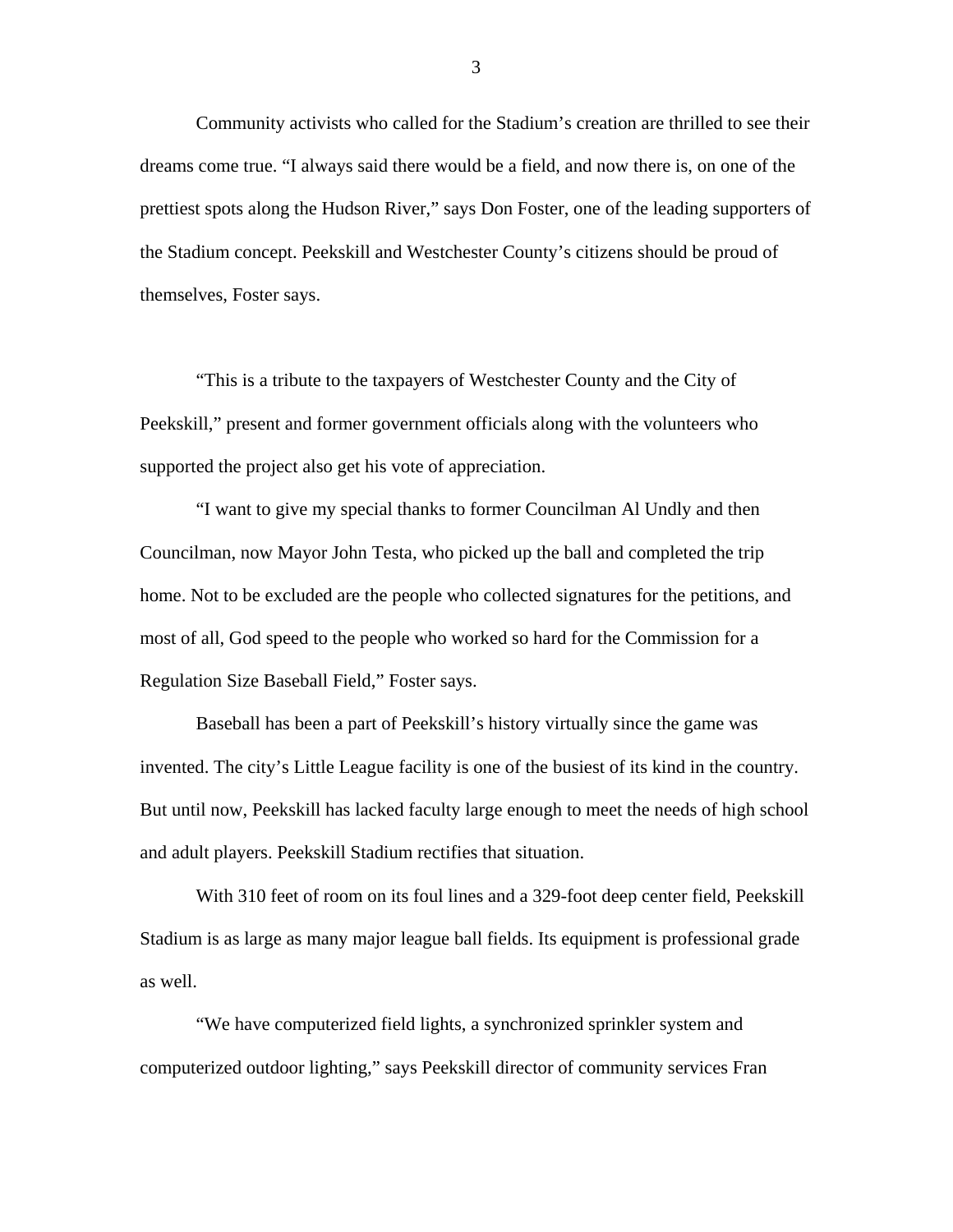Brunelle. "We also have a modern press box, an electronic scoreboard, and a fullyequipped concession stand as well."

A total of \$2.6 million went into building the Peekskill Stadium multi-use facility. Of that money, \$850,000 came from a Westchester County Legacy Grant and \$750,000 came from a New York State grant. But the most spectacular thing about Peekskill Stadium is something money couldn't buy—an awesome site on the shores of the Hudson River. Some of America's most beautiful scenery is visible from the stadium's bleachers.

Designed by noted sports architectural firm Ward Associates, P.C., Peekskill Stadium is only a few hundred yards straight off of Route 9's Louisa Street exit.

The fact that it the facility will be both convenient and easily accessible will be crucial given how busy it is expected to be. Suitable for age 13 and up, Peekskill Stadium is already drawing attention from a number of local and regional baseball leagues, Brunelle says.

At least four leagues are currently planning to use the facility. Any league that wants to utilize Peekskill Stadium can do so, but Peekskill resident teams will get first choice. A fee of anywhere from \$75 to \$125 will be charged for each game, depending on whether the facility's night lights are used or not. Because the field has no neighbors, games will be able to go well into the evening without provoking complaints, Brunelle says.

Although its natural grass fields, comfortable bleachers and magnificent location present a beautiful picture, the most important element of Peekskill Stadium is invisible, Testa says—the community passion and commitment that went into building it.

4